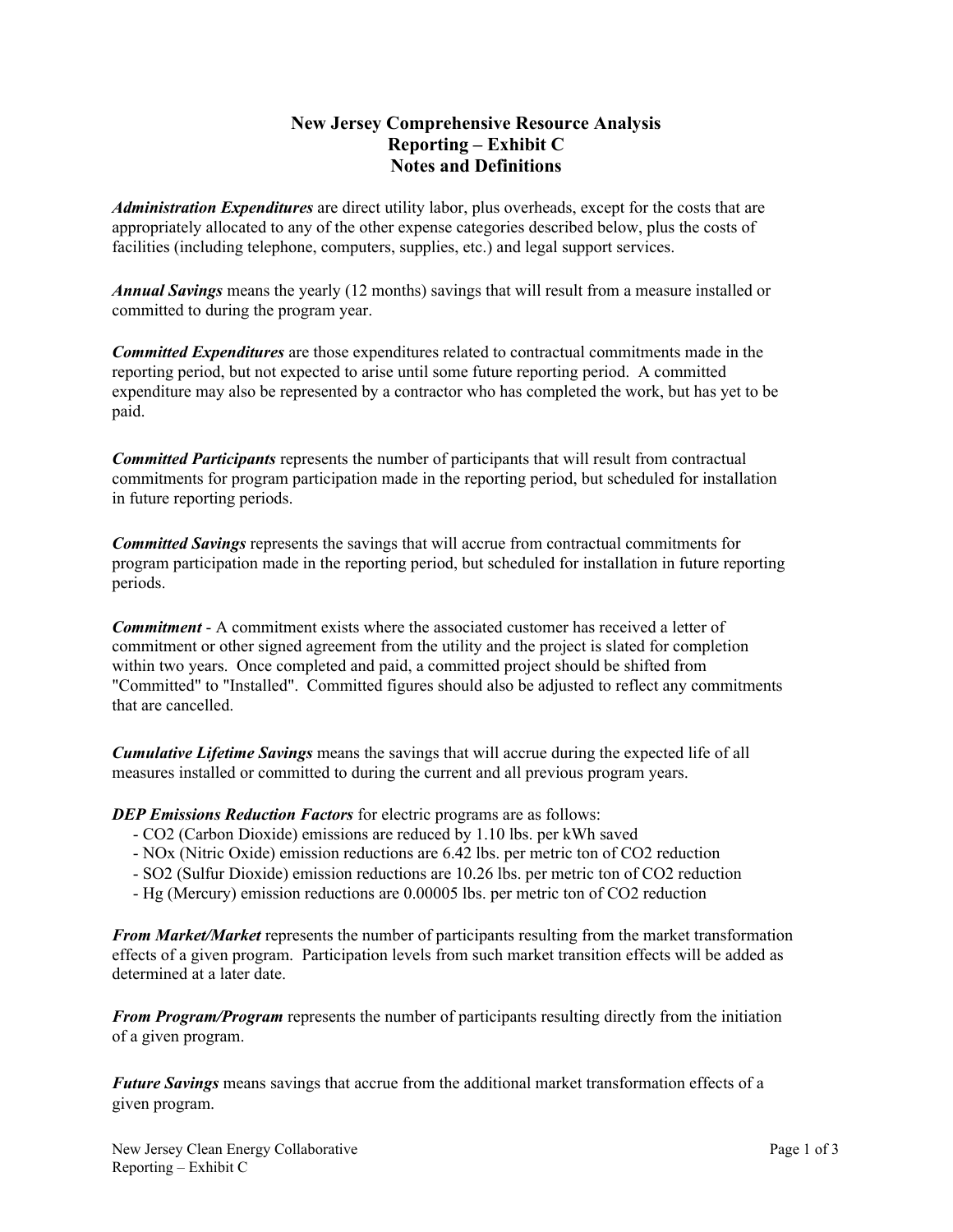*Grants, Incentives, and Arrears Reduction Expenditures* include customer rebates and grants, arrears forgiveness and demonstration projects.

*Implementation Contractor Expenditures* include the cost of contracted services for delivery and tracking of services and incentives including installation, materials, application processing and inspections.

*kW* - On energy savings tracking worksheets and reports, kW = Summer Peak kW. In accordance with applicable electric protocols, Summer Peak  $kW =$  load reductions from programs coincident with PJM Summer Peak*.*

*Legacy Programs* are former core programs, which while closed to new participants, continue to generate costs related to the servicing of existing customer accounts. For example, the Zero/Low Interest Loan Program no longer accepts participants, but utilities continue to incur interest and loan repayment processing costs for the loans that remain outstanding.

*Lifetime Savings* means the savings to be accrued over the expected life of a measure installed or committed to during the program year.

*Market Research, Evaluation and Program Development Expenditures* include internal and external costs related to market research and evaluation, including the collection and input of information, technical support, collaborative input, process support, and outside studies.

*Marketing and Promotions Expenditures* include advertising, promotions, third-party or internal marketing, advertising agency costs, postage and exhibits and trade shows. Marketing activities are those that generate leads and general program awareness and include the development and production of collateral materials such as brochures, websites, direct mail materials, etc.

*Other Services Expenditures* are the costs and expenses accounting systems cannot reasonably classify to other expense classifications (e.g., "Administration", "Grants, Incentives and Arrears Reduction", "Marketing and Promotions", etc.).

*Residential Lighting* is primarily a market transformation program, with a small component for direct incentives.

*Sales Expenditures* include internal or external workforce and expenses related to enrollment of program participants and working with trade allies. This includes activities that close leads and involve direct interaction with customers, either in person or over the telephone. Sales also includes inbound and outbound telemarketing and call center activities.

*Training Expenditures* include all internal and external costs related to training including the planning and execution of the training event, seminar materials, food, travel expenses, etc., school program costs and non-promotional education activities.